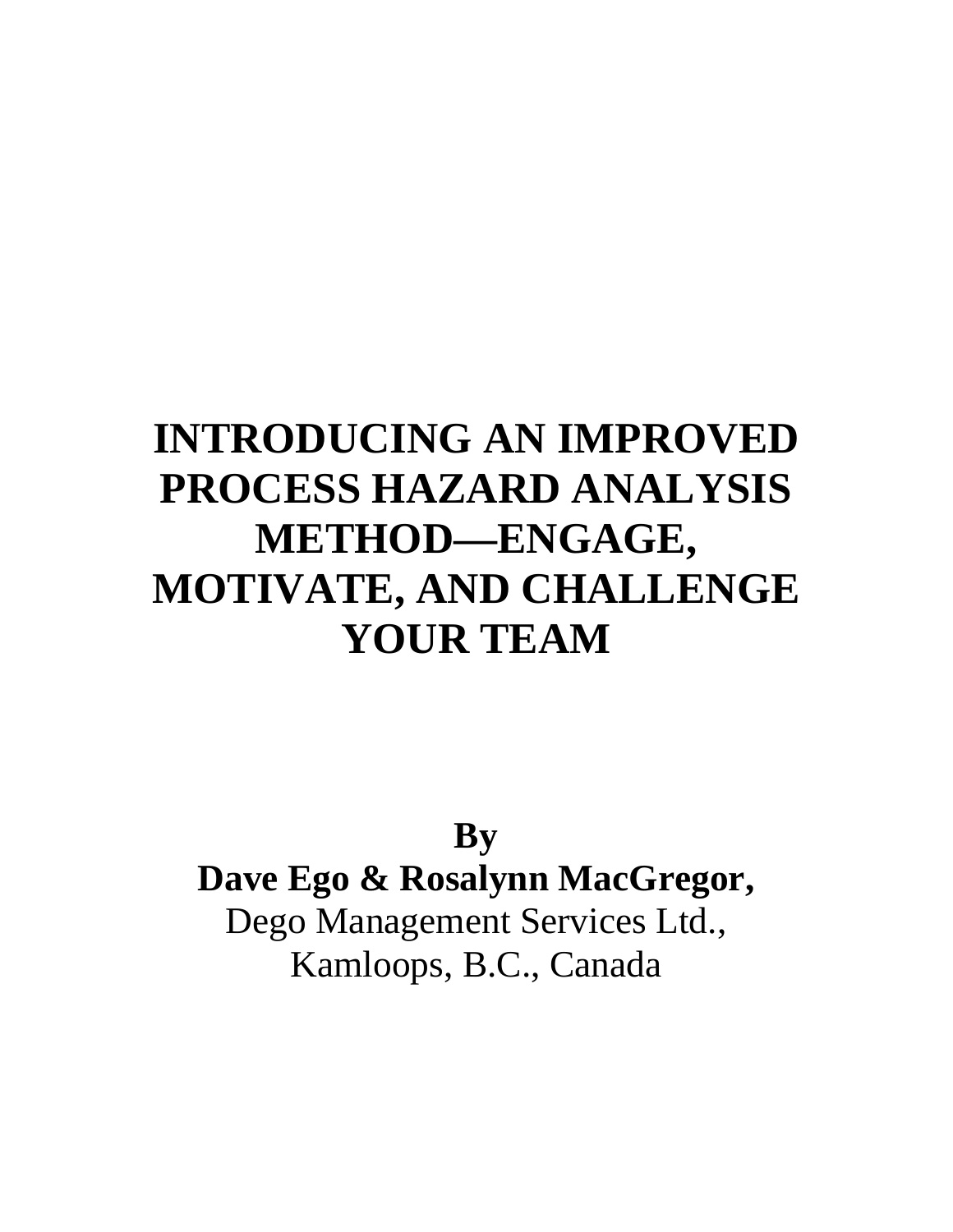The intent of the Process Hazard Analysis (PHA) is to produce safer operating facilities by identifying process hazards and eliminating or reducing the risk of a hazardous event. The PHA is a legislative requirement in many jurisdictions for facilities that handle or store hazardous materials. Several drawbacks to the "traditional" PHA review approach are discussed in this article, and an improved method for conducting these reviews is introduced.

The unique PHA method introduced here is not software specific, but is based on a more visual, hands-on approach than most process safety professionals may have previously encountered. Over twelve years of practice has lead to the development of the efficient and effective techniques described here. The main features of this approach are:

- An accurate (field-checked) Process Hazard Drawing that contains all technical information needed to conduct the PHA;
- A systematic approach to developing lists of analysis questions that are created by following the flow on the Process Hazard Drawing;
- Active participation, promoted by the immediacy (in "operations language") of the analysis questions and the degree of visualization afforded by the Process Hazard Drawing;
- The generation of a record of answers to the analysis questions and a Recommendations Summary that stands the test of time and survives the ravages of personnel changes.
- Follow-up documentation, in the form of a PHA manual and technical data book, that is standardized, detailed, and easily understood. Revalidation and Management of Change are easily captured by the PHA manual.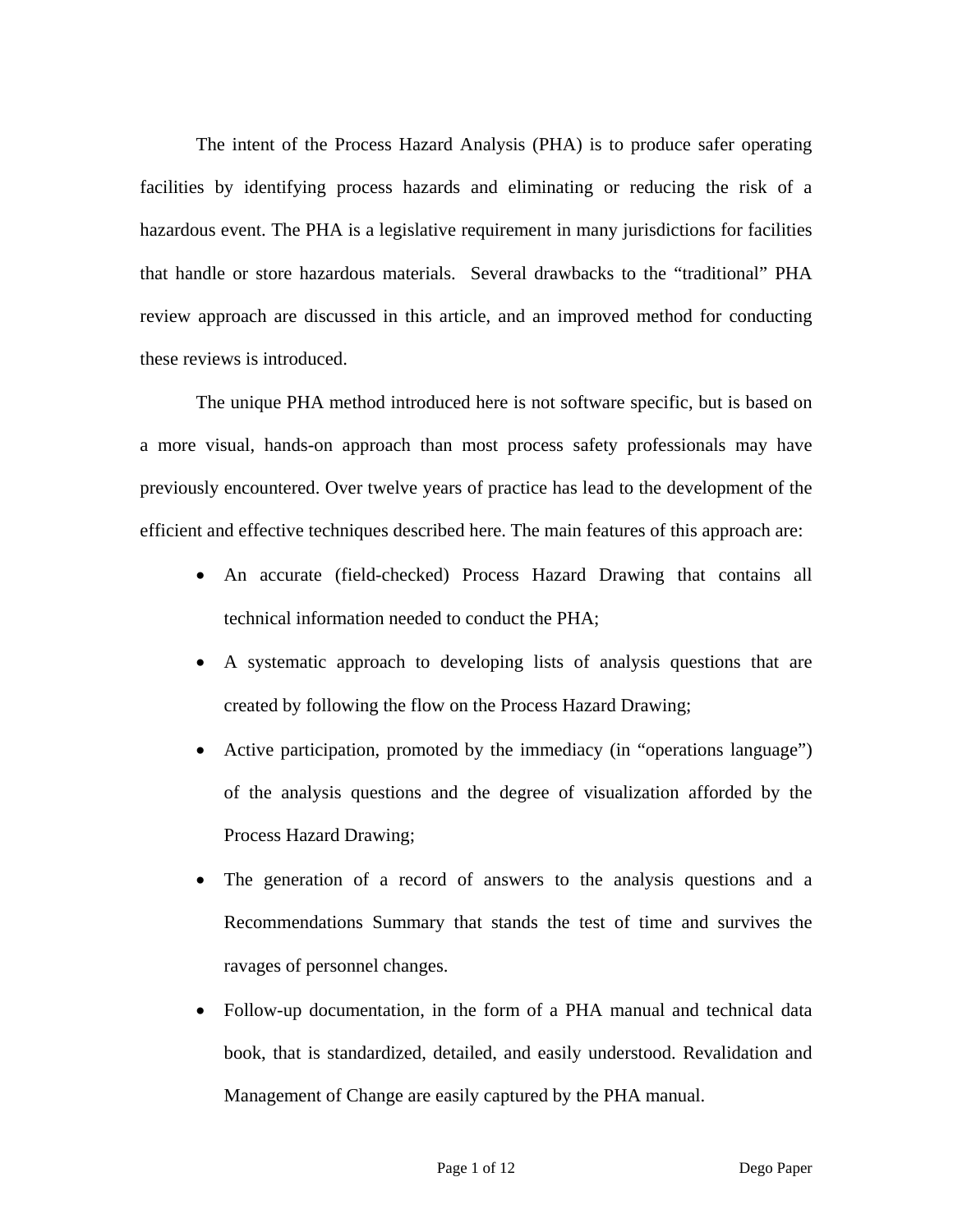# **RECENT HISTORY AND EVOLUTION OF PROCESS HAZARDS ANALYSIS**

In response to increased severity and cost of losses of containment from hydrocarbon processing industry facilities, North American regulatory bodies and industry embarked on initiatives to reduce the number and severity of incidents. Process Safety Programs were developed and a list of Process Safety Elements evolved. The industrial community developed standards and procedures for each Process Safety element. Table 1 contains the main elements of the program:

| Process Safety Management Policy  | <b>Operating Procedures</b>          |
|-----------------------------------|--------------------------------------|
| Process Hazard Analysis           | <b>Pre-Startup Safety Reviews</b>    |
| <b>Process Safety Information</b> | <b>Emergency Response</b>            |
| <b>Risk Assessment</b>            | <b>Operator Training</b>             |
| <b>Mechanical Integrity</b>       | <b>Compliance Audits</b>             |
| Management of Change              | Record Keeping/Document Control      |
| Incident Investigation            | <b>Contractor Safety Assessments</b> |

**Table 1: Process Safety Management Elements**

The Process Hazard Analysis is the heart of the program and leads to a more logical approach in developing the other Process Safety elements. It is intended to be a rigorous review of the process to determine all potential uncontrolled losses of containment. In spite of the considerable efforts by the industry, preventable uncontrolled losses of containment continue to occur, even in facilities that have completed PHA reviews. Some of the many recent examples of uncontrolled losses include the release of large quantities of aromatic extracts to surface water, tank failures caused by internal explosions and the consequent release of toxic gases, and unburned flare gas releases affecting the surrounding public. As well, newly constructed facilities have not been immune to failure. At least one facility using leading edge process technology has been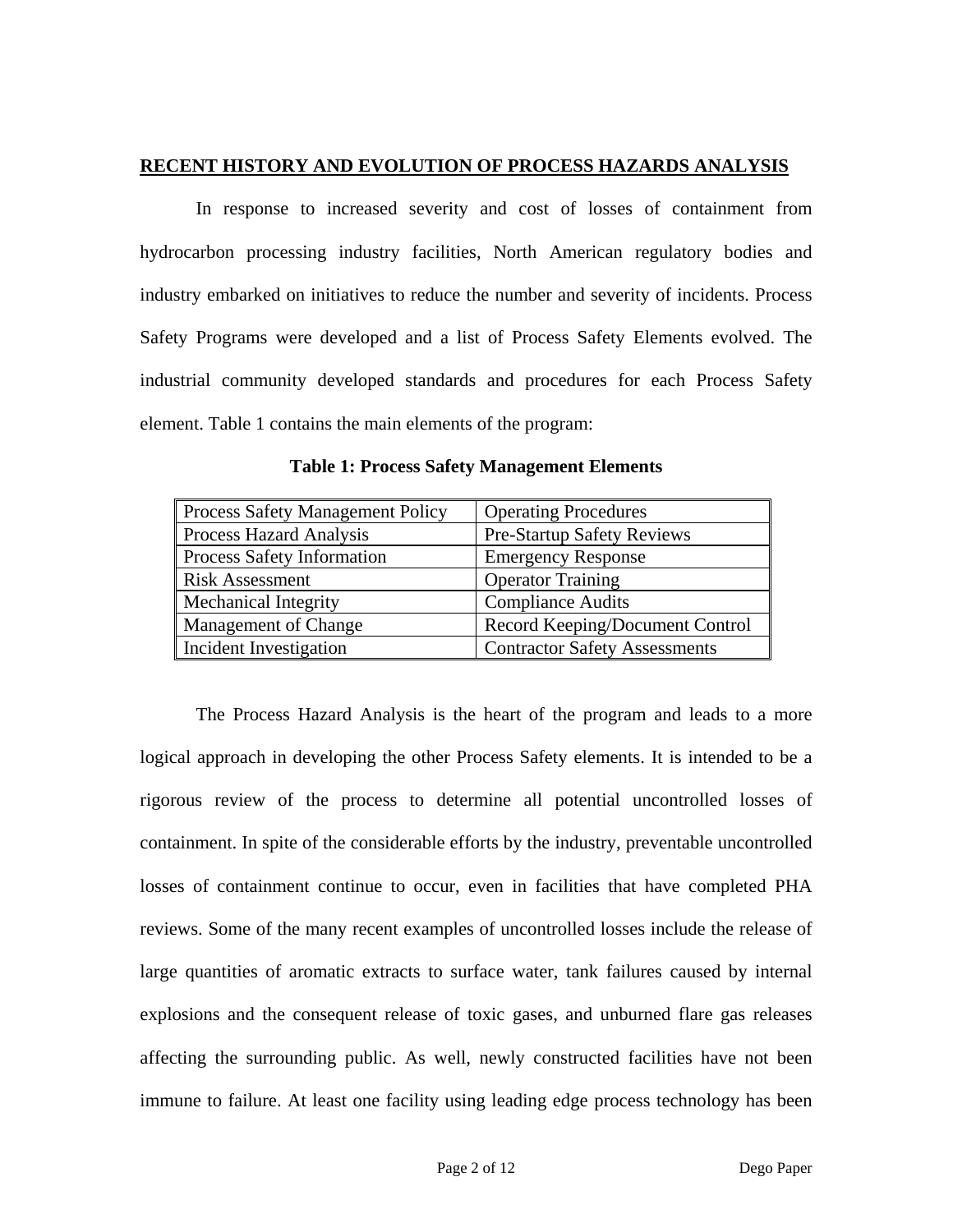constructed with identifiable process hazard deficiencies, even after being subjected to a PHA review using commonly-used techniques and tools. Equipment modifications to correct the deficiencies after start-up added to the final costs.

The consequences of PHA failures have had some deleterious effects on the industry:

- Erosion of corporate credibility regarding protection of the public and employees;
- Reduced profitability due to hefty fines, legal fees, lost production, and lost productivity (as employees' efforts are diverted from the pursuit of enhanced business opportunities to addressing damage control, investigation, cleanup repairs, etc.);
- Continuation of an already-established trend in the news media to turn public opinion against industry;
- Erosion of confidence and credibility in the Process Safety Management approach; and
- Frustration of Process Safety and Management personnel due to a perception of improvements realized not being commensurate with the incurred costs.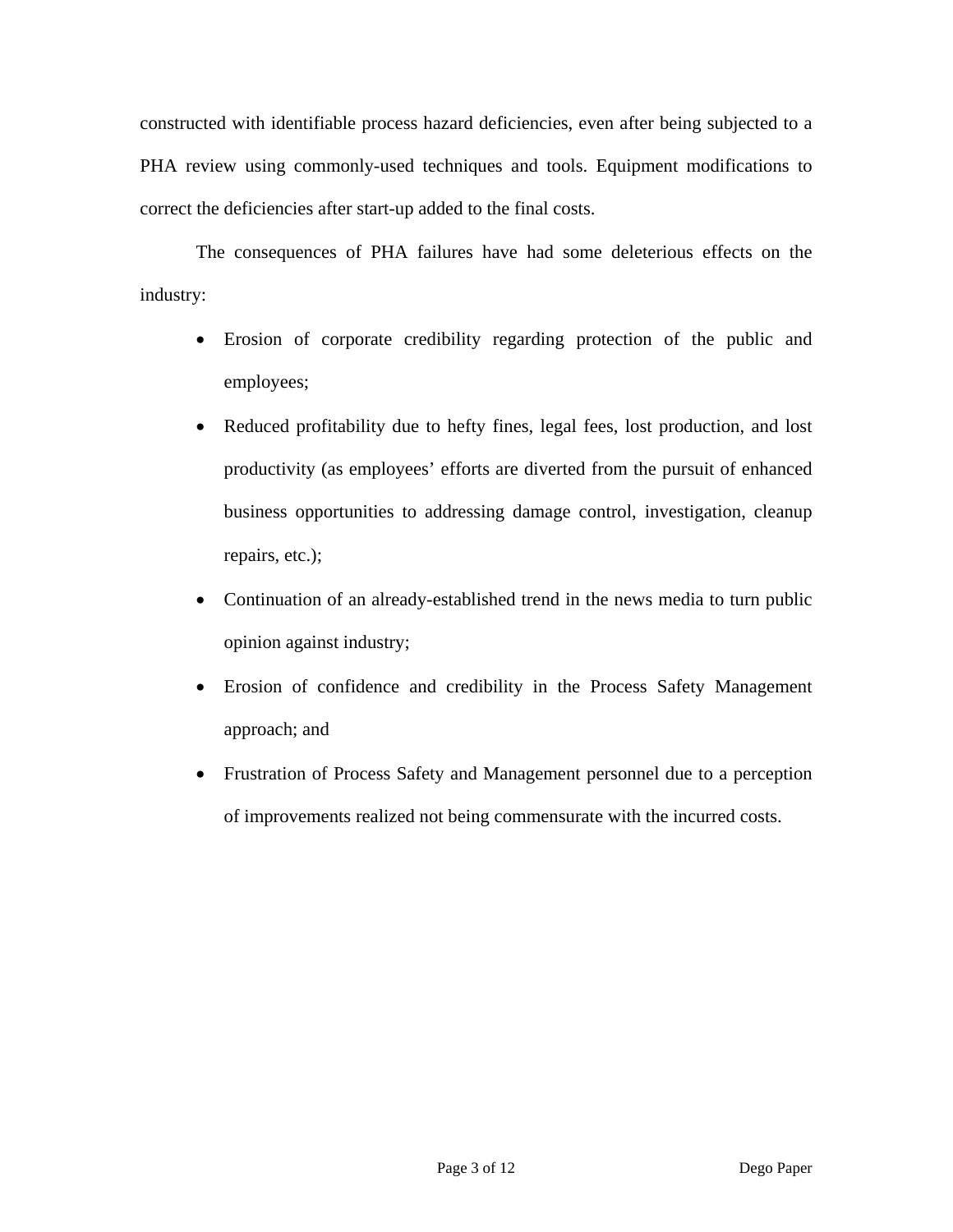# **FACTORS CONTRIBUTING TO PHA FAILURES**

There are two typically-used approaches to PHA reviews:

- HAZOP: Hazard and Operability studies, in which specific points in a process ("item" or "node", often vessels, pumps, etc.) are focused on and an exhaustive series of questions is asked with the goal of identifying all of the things that could go wrong with the process at that point.
- "What-if" Analysis: Often used to analyze changes/additions to existing facilities, the engineer (and possibly others, depending on the project scope) asks himself all of the questions he can think of involving things that could go wrong with the equipment. Depending on the experience of the engineer, the review team make-up, team dynamics, etc., the number and nature of the questions asked may vary, and the method tends to lack the necessary rigor to fulfill the PHA objective.

The generally-accepted method worldwide for conducting rigorous PHA's is HAZOP (hazard and operability reviews). However, HAZOP reviews can be tedious for participants, particularly process operators. The reviews can also be very lengthy, costing companies significant man-hours. Worse, as stated above, process hazards have been missed during reviews, most of which are obvious in hindsight and should have been identified during the review meeting. Why were they missed?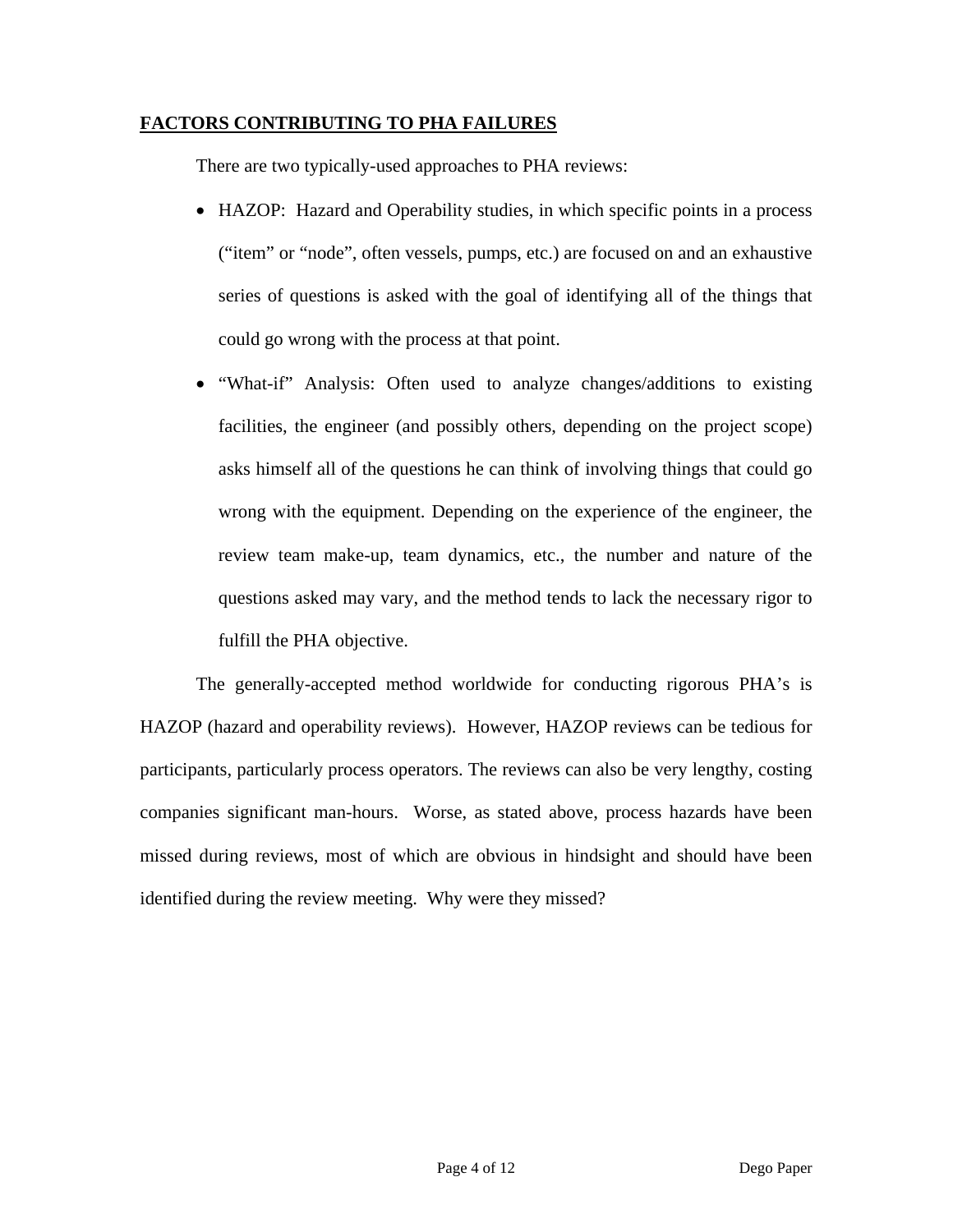Contributing factors in the failure to identify hazardous events are listed in Table 2.

| <b>FAILURE</b><br><b>CATEGORY</b> | <b>FAILURE</b>                                                                                                                                                                                                                                                                                                                                   | <b>CONSEQUENCE</b>                                                                                                     |
|-----------------------------------|--------------------------------------------------------------------------------------------------------------------------------------------------------------------------------------------------------------------------------------------------------------------------------------------------------------------------------------------------|------------------------------------------------------------------------------------------------------------------------|
| Poor Problem<br>Definition        | Poor scope definition; failure to<br>$\bullet$<br>define start points and end points,<br>exclusions and inclusions.<br>Failure to define process operating<br>$\bullet$<br>conditions (pressures, temperatures,<br>compositions) explicitly.<br>Failure to define process<br>$\bullet$<br>throughputs (maximum, normal,<br>turndown) explicitly. | Participants confused; time wasted;<br>hazards incorrectly identified or missed                                        |
| <b>Imperfect Tools</b>            | P&IDs or MFDs (mechanical flow<br>diagrams) require flipping through<br>several drawings to determine the<br>answer to a given deviation.                                                                                                                                                                                                        | Team distracted, time wasted                                                                                           |
|                                   | Inaccurate/out-of-date P&IDs (process<br>and instrumentation diagrams) or<br>MFD's (mechanical flow diagrams)<br>(drawings are often out-of-date, at least<br>to some degree, in jurisdictions not<br>requiring them to be current)                                                                                                              | Frustration for the PHA session leader<br>and lost credibility with the Operations<br>and Engineering PHA team members |
|                                   | P&IDs or MFDs do not contain all<br>information needed to evaluate a<br>condition.                                                                                                                                                                                                                                                               | Time wasted, participants confused                                                                                     |
| Imperfect Approach                | The 'item' or 'node' approach detracts<br>from understanding the process flow.                                                                                                                                                                                                                                                                   | <b>Missed Process Hazards</b>                                                                                          |
|                                   | Shifting thinking logic by moving from<br>hazard identification to risk assessment<br>and then back again.                                                                                                                                                                                                                                       | Team focus is diluted and team<br>distracted from the identification of<br>hazards-process hazards missed.             |
| Organizational<br>Challenges      | Downsizing and limited human<br>resources $\rightarrow$ resistance of companies to<br>establish/maintain departments with<br>leadership dedicated to Process Safety<br>Management                                                                                                                                                                | Impaired in-house PHA expertise and<br>ability/drive to follow up on HAZOP<br>recommendations                          |
|                                   | Process Safety Management<br>responsibilities added to existing<br>organizations                                                                                                                                                                                                                                                                 | Conflicting priorities within those<br>organizations may cause Process Safety<br>initiatives to "lose out"             |
|                                   | Movement of personnel into and out of<br>PHA organizations (or the shifting of<br>PHA responsibilities within an<br>organization)                                                                                                                                                                                                                | Impaired in-house PHA expertise and<br>ability/drive to follow up on PHA<br>review recommendations                     |

**Table 2: Why Commonly-used Process Hazards Analysis Techniques Fail**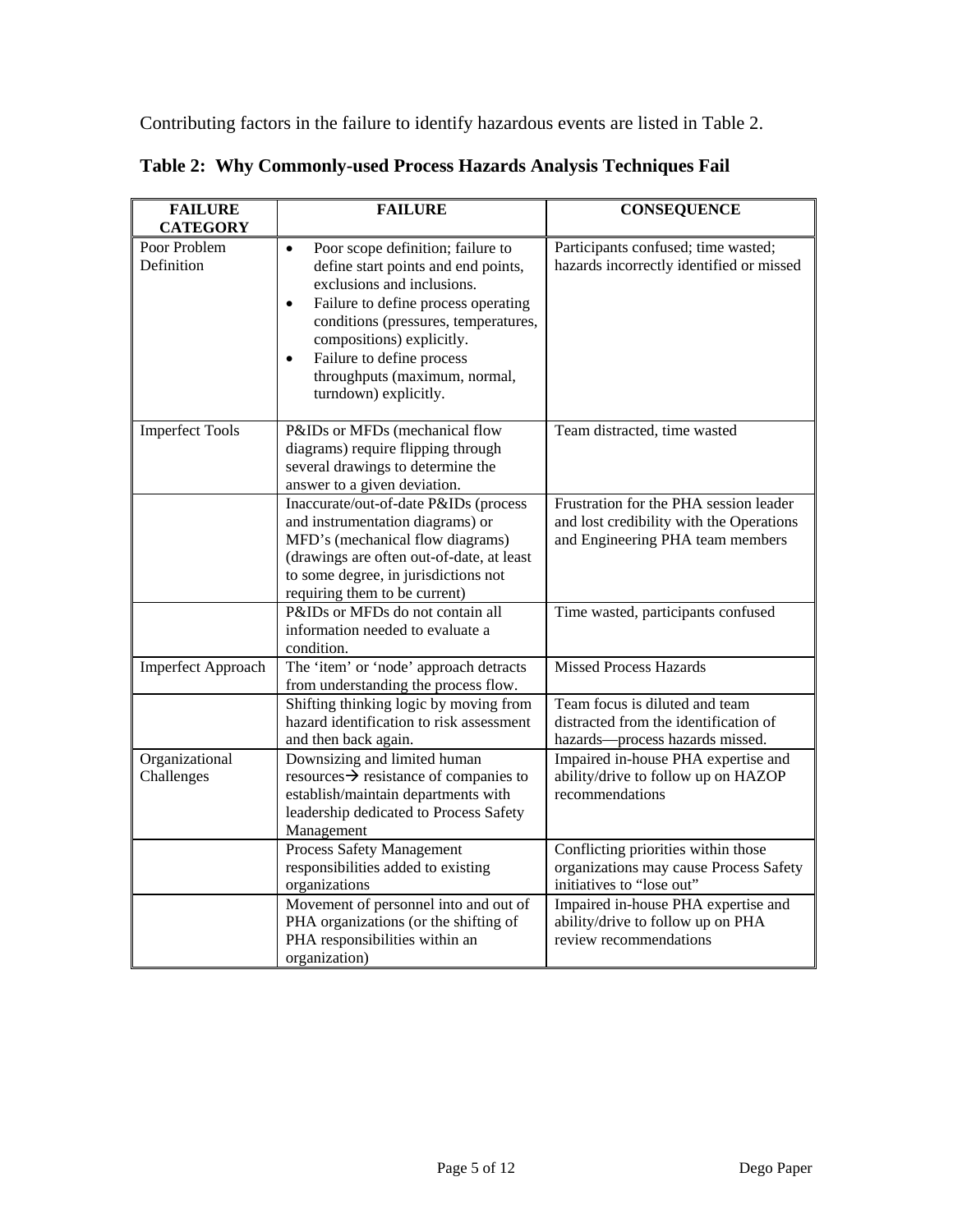## **CONSEQUENCES OF COMMONLY-USED PHA TECHNIQUES/TOOLS**

There are three main areas that suffer negative consequences as a result of the factors listed in Table 2: PHA review team dynamics, PHA review meeting progress, and post-meeting documentation.

# PHA Review Team Dynamics and Meeting Progress

Technical and Operations personnel often find the "item" or "node" approach to be mind-numbing after a few hours (sometimes even sooner). These employees are accustomed to dealing with real life issues in real time—valve failures, instrumentation failures, power outages, etc—that occur in an operating facility. The "item" or "node" approach is usually too far removed from their normal view of the process and its equipment, and many of the questions can seem to be redundant or pointless (too abstract).

The "item" or "node" approach also tends to be time-consuming. Participants are often more than willing to hurry the work, to "end the agony" and get back to their regular jobs. Time constraints on the meeting can also cause the PHA review team to rush their answers. Furthermore, the tedium discourages Operations and Engineering personnel from participating in subsequent Process Hazards Analysis reviews. Less than full PHA team participation and less than optimal product quality is the result sometimes resulting in missed process hazards and/or deficiencies.

It can be difficult for the team to gauge progress during a review. Generally, the team is scheduled to meet for a set period of time, yet they may lack tools for easily determining whether they are half done at the half-way mark on the schedule, for instance. This adds a stressor to meeting dynamics.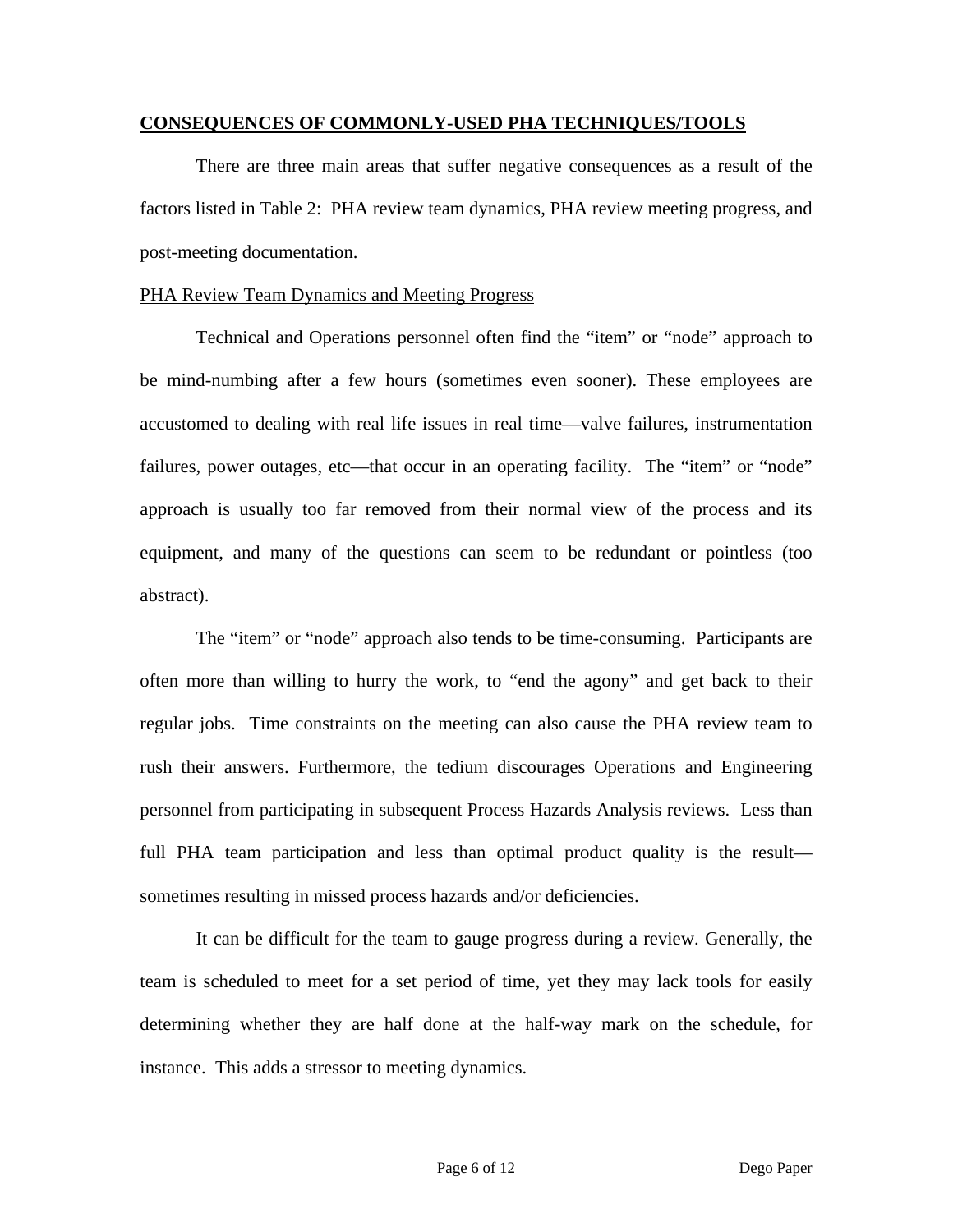## PHA documentation

 $\overline{a}$ 

PHA documentation tends to consist of a massive collection of worksheets and a summary of deficiencies (or one or more disks of analogous computer files). The detailed PHA worksheets are time-consuming to revalidate. They are also frequently misplaced, partly due to their sheer bulk, but also because operating facility personnel find them of little use in day-to-day operations.

What PHA documentation often lacks is a final document that clearly describes all of the hazards found in a PHA review, along with all of the protective features that control those hazards. Complete knowledge of the facility's existing process hazards and the protection against failure is therefore not passed on to Operations and Engineering, *where it is most needed to prevent incidents*.

## **THE KEY TO SUCCESS—THE PROCESS HAZARD DRAWING**

The authors have found that the use of a specialized visual tool is the key to overcoming the drawbacks suffered with commonly-used PHA tools and techniques. The Process Hazard Drawing (or PH Drawing; excerpts from some of the authors' file drawings are shown in Figures 1 and 2) is a specialized line drawing of the entire subject process unit. These drawings have allowed amazing efficiencies to be achieved, saving time and mone[y1,](#page-7-0) while simultaneously improving PHA review team participation. The result: more effective hazard identification, team members who want to come back for the next review, and recommendations that are implemented—in short, safer facilities.

With the PH Drawing, the problem definition is simpler: if it is on the drawing, it is within the scope of the review. All necessary information is on the drawing, giving it a

<span id="page-7-0"></span><sup>1</sup> Adams, B., "Managing hazardous chemicals at Weyerhaeuser Kamloops," *Pulp & Paper Canada,* 2000, 101(4):T95-97.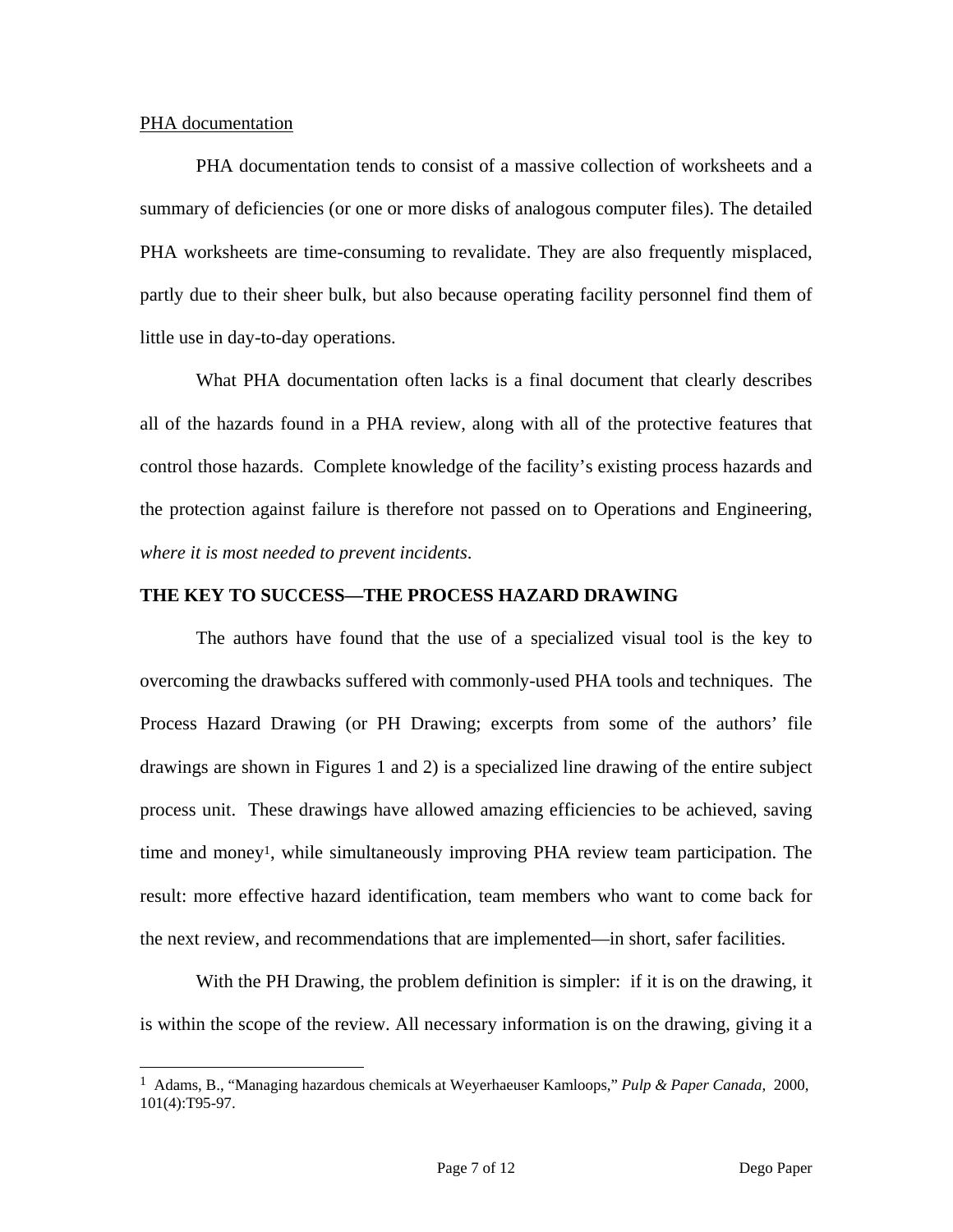clean, uncluttered appearance and eliminating distractions. A kick-off meeting is used to confirm the operating conditions that will apply for the review.

Preparation for the PHA review meeting is efficient and focused with the PH Drawing, since equipment that is on the diagram is field checked and its critical parameters verified and included (PSV set pressures, vessel design temperatures, pressures, routing of lines, locations of all valves, pump/compressor maximum shutoff pressures, etc.). Once the PH Drawing is created, a complete, structured set of analysis questions are generated by following the process flow. The complete analysis is systematically prepared prior to the holding the PHA review meeting. The drawing is subdivided into color-coded sections of piping and equipment, the pertinent analysis questions are assigned to these sections, and the sections are numbered for clarity. Each section is sized so that the team can complete the section in about an hour.

#### **ADVANTAGES OF THE NEW METHOD**

#### PHA Technique Improvements

The authors feel that the "item" or "node" approach is an imperfect way to look at a process facility, since it allows participants to examine parts of a facility in isolation from each other. Instead, to the maximum extent possible, the *process flow* should be followed, in context—the way Operations and Engineering personnel are accustomed to thinking about their facilities. This is a critical success factor of the new approach. It tends to engage, motivate, and challenge the PHA team members, leading to improved attention to detail. Often, the technique engenders friendly competition between team members to be the first to identify the process hazards associated with a specific failure *it is fun*.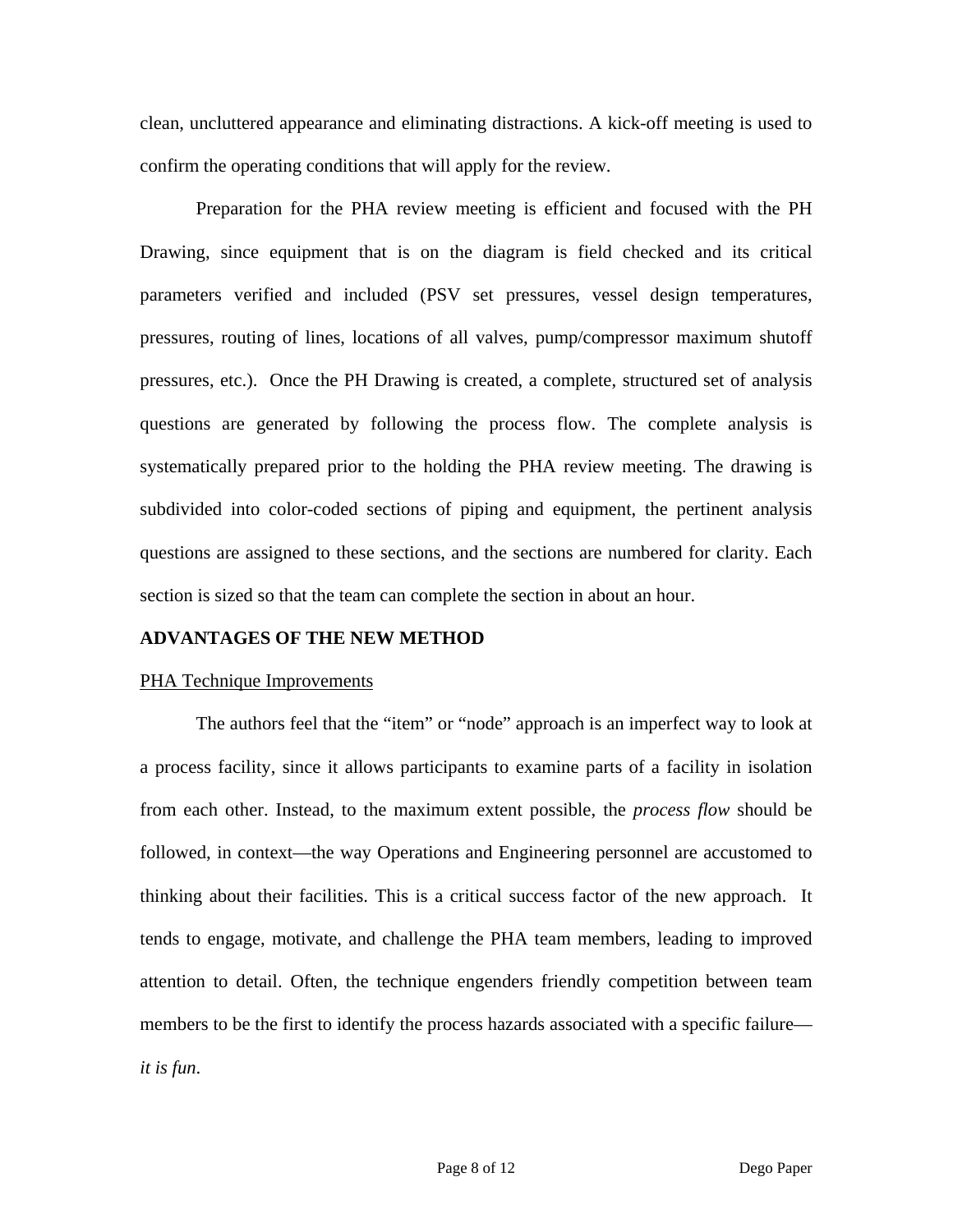The PHA technique used by the authors usually keeps operability issues separate from process hazard concerns. Typically, a PHA review team is there to look for hazards. While it is commendable to improve the operability of a facility, the PHA review meeting may not the best forum to achieve this (unless operability concerns have deliberately been included in the scope of work). The objective of removing the operability issues from the PHA review is to reduce the time required to complete the PHA and to keep the focus on hazards identification. A "parking lot" document is created to capture operability issues that could improve operability.

It is also important that the PHA technique identifies all of the process hazards first, and then goes back to do risk analysis on those hazards during the same session. Different thought processes are used to identify hazards and to analyze risks; alternating between them tends to be inefficient and is often confusing to team members. This can harm the momentum of the review meeting, demotivating the participants.

#### PHA Meeting Time Duration

Optimizing the use of PHA meeting time keeps costs down, motivates participants, and produces the best quality results. As for most meetings, the best way to use every moment of the meeting constructively is to prepare well. Accurate information, as detailed above, reduces "wobbles" (and therefore delays) at the PHA review meeting.

After introductions, the PHA review team begins at the first section of the PH Drawing, pulling out the set of prepared analysis questions that applies to that section (refer to Figures 1 and 2 and Tables 3 and 4 for examples). A copy of the P&ID's (or MFD's) is usually available to the team to facilitate checking of a line size or a process control scheme and, of course, team members are encouraged to generate additional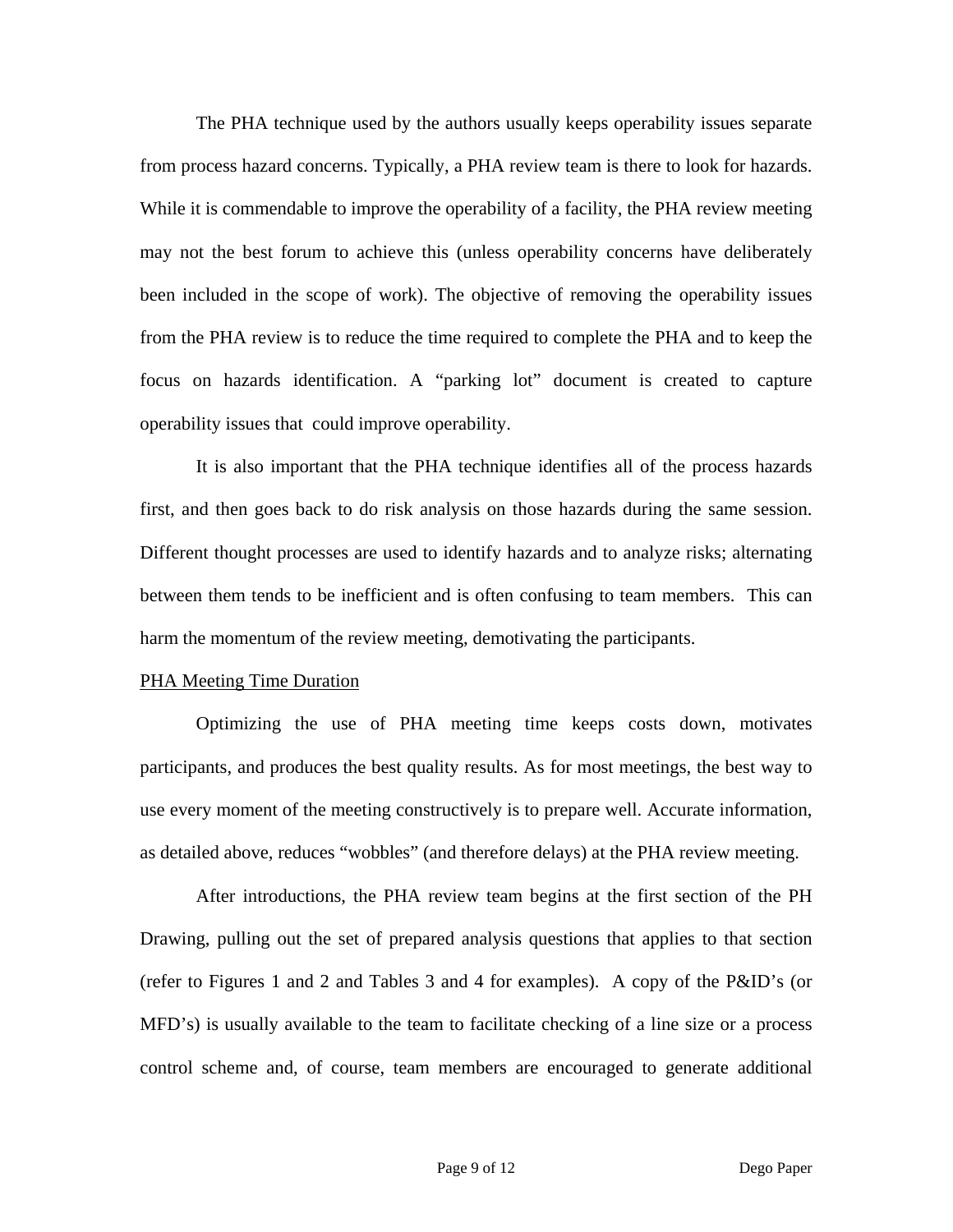questions as the review proceeds. After completion of Section 1, Section 2 is begun, and so forth until the last section is completed.

# PHA Meeting Time Management

The techniques and tools used by the authors for PHA facilitate time management during the review. By using the PH Drawing and the numbered analysis sections, the team is easily able to gauge its progress toward a defined goal. The techniques/tools used by the authors:

- 1) Allow for an accurate estimate of the time required to do the review;
- 2) Allow PHA team members to see their progress as the meeting proceeds (% complete versus schedule); and
- 3) Allow the PHA team members to determine early in the review whether they will finish ahead of or on schedule, or will need more time—and if so, why.

# PHA Documentation

By referring to the PH Drawing throughout, the results of the PHA are documented in a PHA Manual generated by the authors. The PHA manual:

- Clearly describes the entire subject process;
- Clearly describes all of its process hazards;
- Clearly describes all of the protective features that control or prevent the hazards;
- Summarizes process hazards that are not currently protected against—in a way that promotes timely correction of deficiencies; and
- Is easily revalidated and updated.

The PH Drawing is a key part of the post-review meeting documentation and is and integral part of the PHA Manual.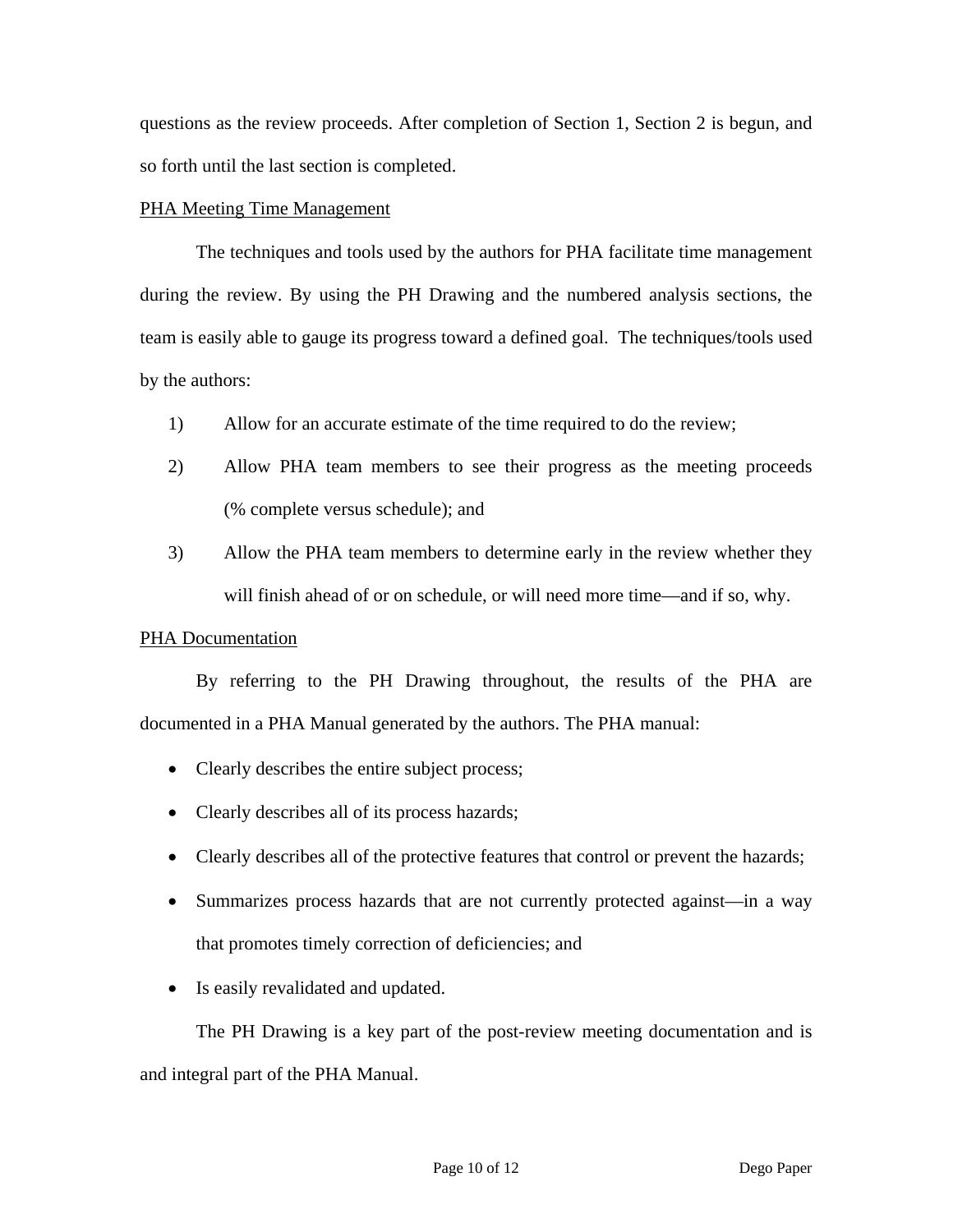# **CASE STUDY 1: LPG FACILITY**

LPG's are stored in underground caverns at this facility and are processed in the plant prior to being shipped to market (see Figure 1 and Table 3). The PHA method introduced in this article was used in the early 1990's on this plant; a revalidation of the PHA was done, according to a master schedule, in the late 1990's. During the intervening years, a meter run was added (Section 4, in green, on Figure 1). The project included a process hazard analysis of the change; however, that analysis was flawed and failed to identify the significant overpressure concern identified on Table 3, item #'s 1, 3, and 8 (Risk level "A" represents the highest risk level for that facility). Fortunately, no incidents occurred prior to the revalidation, although the owners of the facility incurred significant cost to address the process hazard, once identified.

## **CASE STUDY 2: REFINERY (SHUTDOWN MODE)**

While PHA reviews generally attempt to cover all reasonable operating modes, it can be challenging to do the job well. The owners of this refinery (see Figure 2, Table 4) were planning a major shutdown and wanted to ensure that no significant process hazards were unidentified. Item #'s 7 and 8 identified the potential to overpressure the Extractor if hydrogen supplies (shown on Section 3 of Figure 2) were incorrectly isolated and emphasized the importance of this procedure to the owners. Item #9 identified the potential for storage tank damage due to hydrogen breakthrough—to a tank located a significant distance away from the subject process unit, and in another area of the refinery. (The ease of identifying hazards to downstream units is one of the unique strengths of the method presented in this article.) A recommendation to include vapor detection in the rundown line was not implemented, as reliance on the existing procedure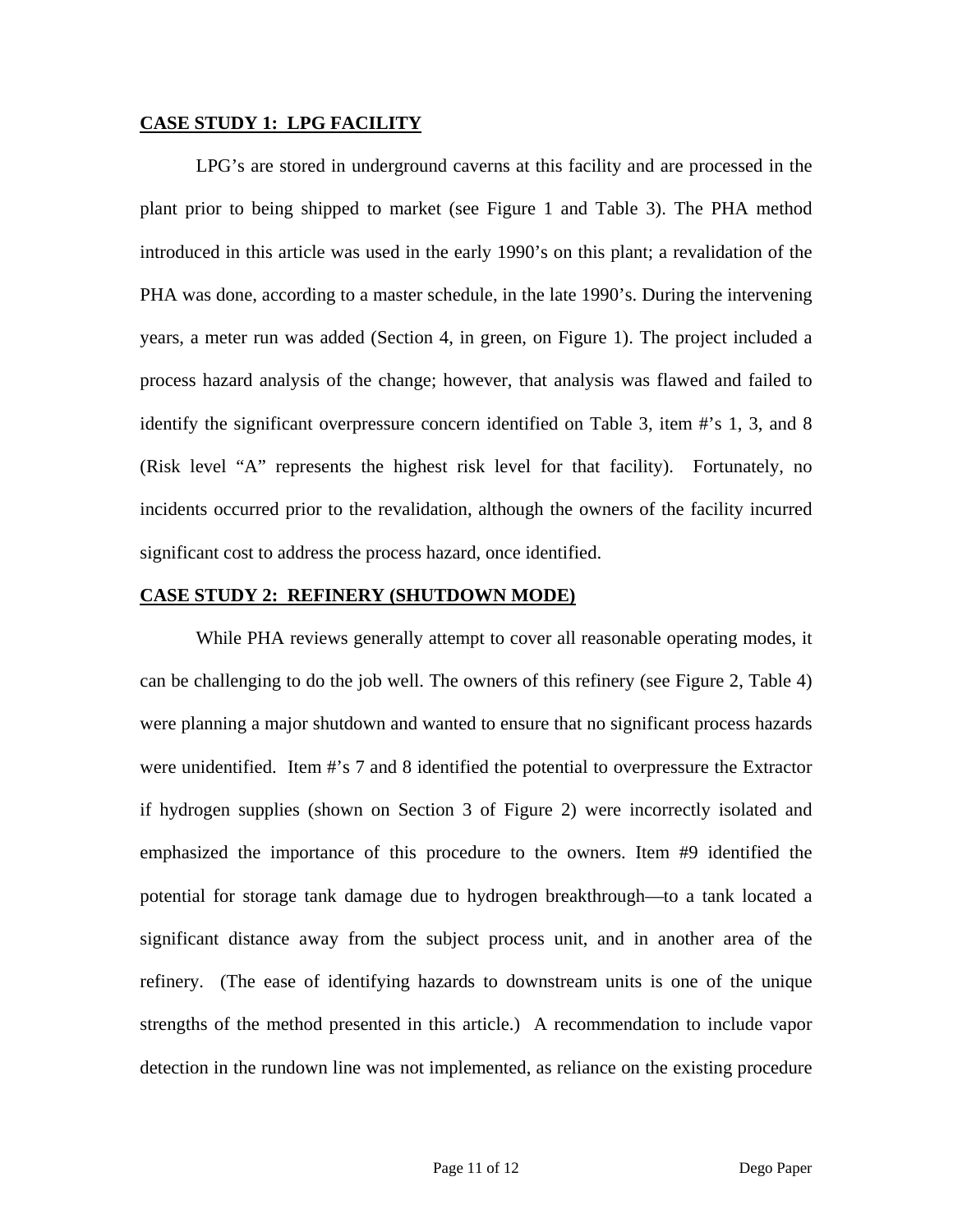was felt to be adequate for a "C" risk level. Unfortunately, the procedure was not properly followed during a subsequent refinery shutdown and significant costs were incurred by the owners to repair a sunken external floating roof; however, the owners were aware of the potential for failure and had consciously chosen to accept the risk of its occurrence.

# **CONCLUSION**

The systematic approach to PHA described here has these advantages over commonly-used PHA techniques and tools:

- It has been proven to identify more process hazards than any other method;
- It promotes and gains the buy-in of Operations and Engineering personnel (it is relatively easy to get participants for PHA review teams when this approach is used);
- It identifies all protective devices and procedures used to prevent/control all of the process hazards and documents this information in a useful package for operating facility personnel;
- It generates well-supported recommendations to address identified hazards;
- It facilitates "Management Of Change" by allowing the change to be quickly located and evaluated on the PH drawing; and
- It provides documents that are easily updated and revalidated.

These advantages make this new PHA method efficient, cost-effective, and thorough in identifying process hazards, toward fulfilling the goal of safer facilities.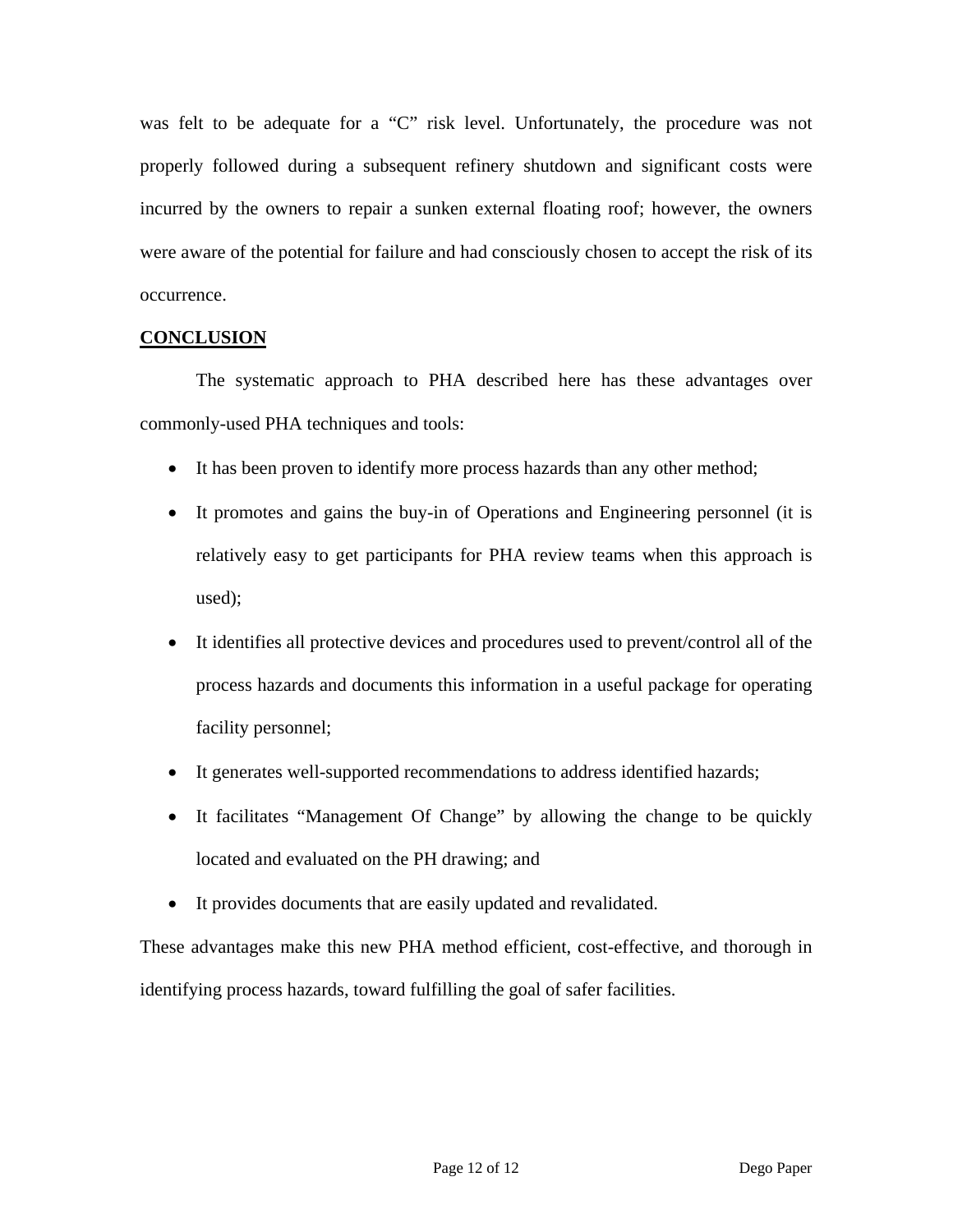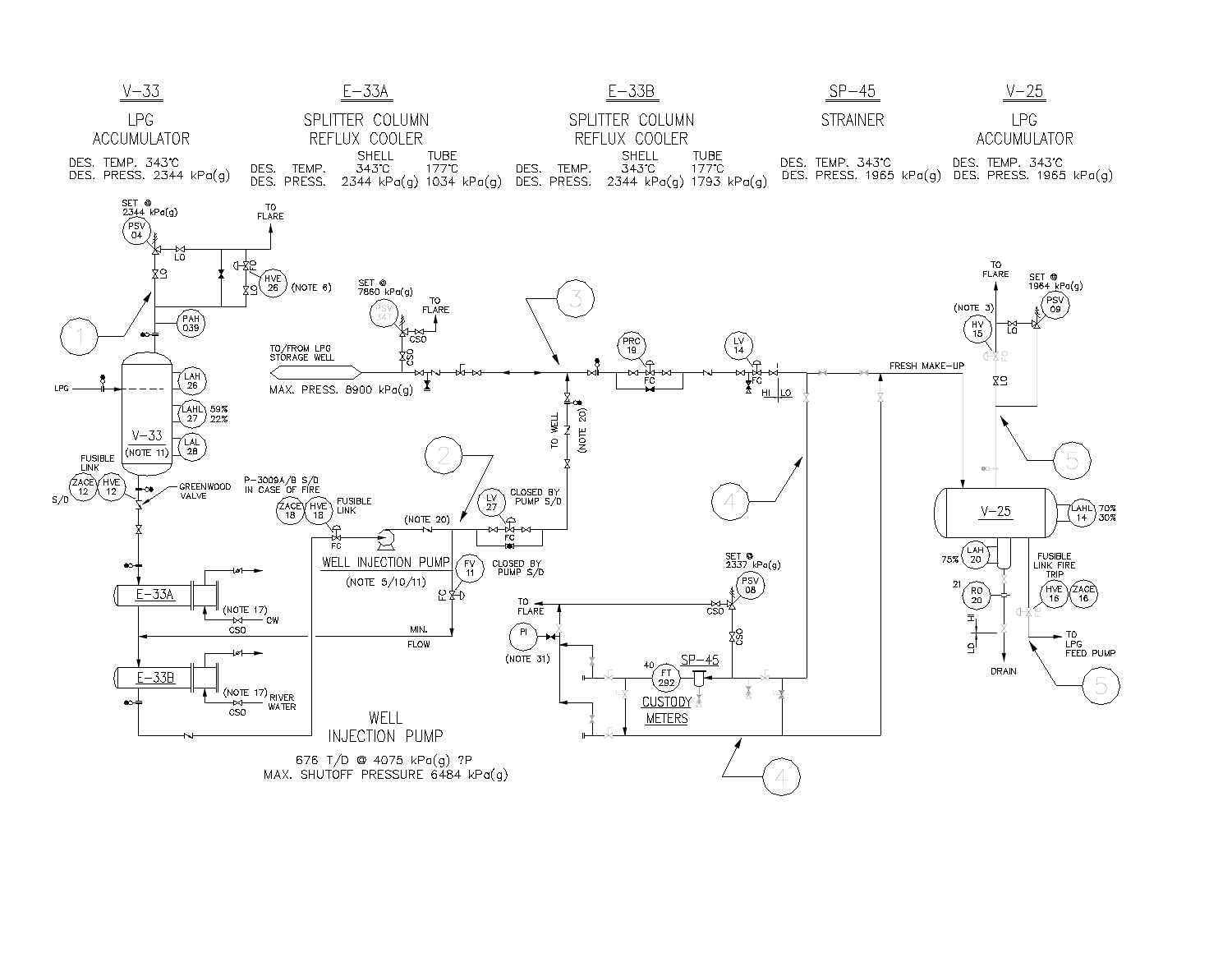

4/24/2003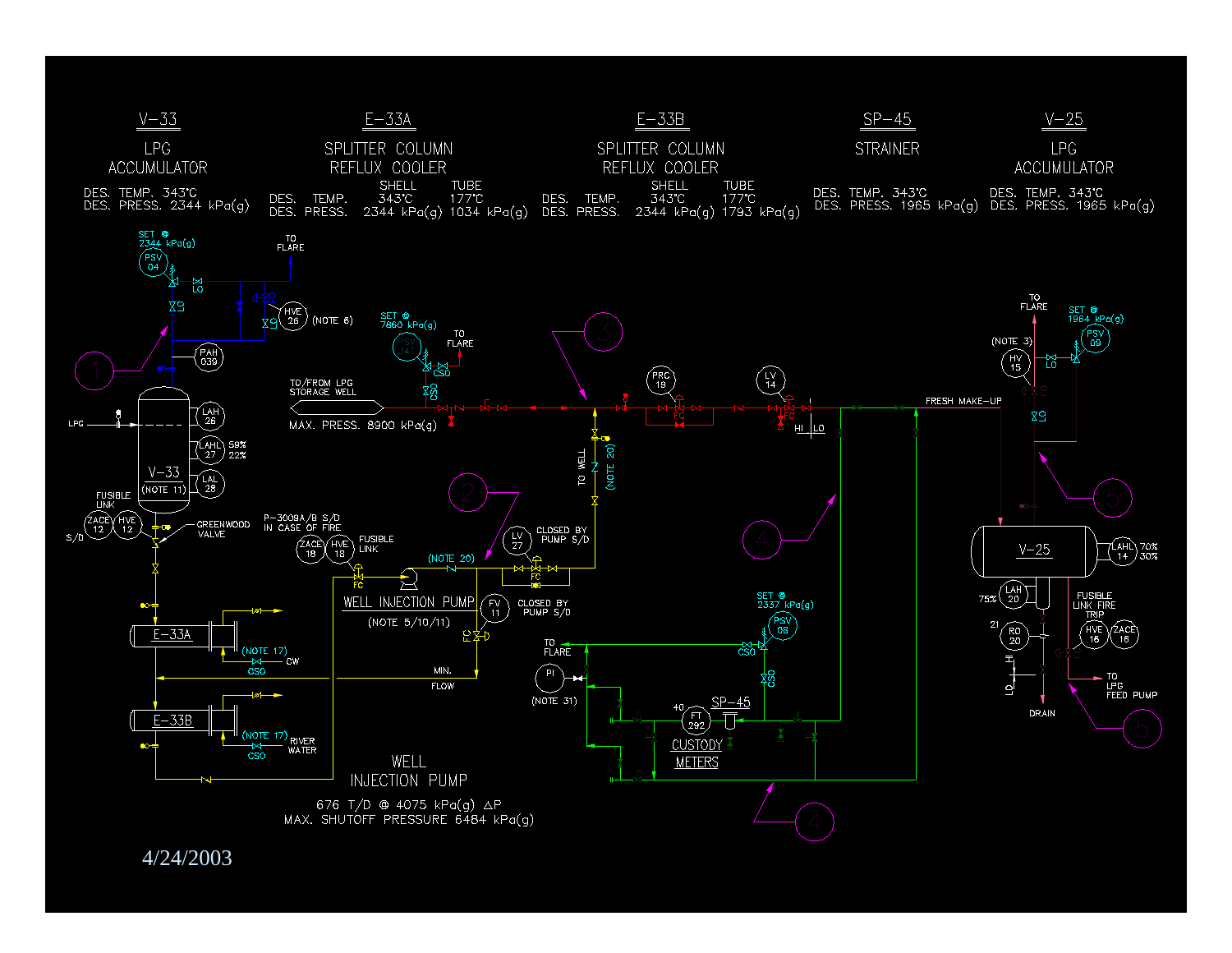| Project: New Custody Meter for LPG - Process Hazard Analysis Revalidation            |                                                                                                          |                                                                                                                                                                                                                 |                                                                                                                                                  |                                                                                                                              | Section: 4                                                                    | Page: 1      |  |
|--------------------------------------------------------------------------------------|----------------------------------------------------------------------------------------------------------|-----------------------------------------------------------------------------------------------------------------------------------------------------------------------------------------------------------------|--------------------------------------------------------------------------------------------------------------------------------------------------|------------------------------------------------------------------------------------------------------------------------------|-------------------------------------------------------------------------------|--------------|--|
| Section Description: Meter run for LPG stream from Splitter Unit to Preparation Unit |                                                                                                          |                                                                                                                                                                                                                 |                                                                                                                                                  |                                                                                                                              |                                                                               |              |  |
| <b>NUMBER</b>                                                                        | <b>FAILURE MODE</b>                                                                                      | <b>POSSIBLE HAZARD</b>                                                                                                                                                                                          | <b>CURRENT PROTECTION</b>                                                                                                                        | <b>Remarks &amp; Recommendation</b>                                                                                          |                                                                               | <b>Risk</b>  |  |
|                                                                                      | Block valve in the<br>meter line at the pipe<br>rack is left closed after<br>a shutdown.                 | Overpressure piping with<br>wellhead pressure leading<br>to line failure or gasket<br>leaks. LPG leaks may<br>create a vapor cloud and<br>explosion.                                                            | No current protection. Piping is not designed for wellhead<br>pressure.                                                                          | Consider locking valve open<br>for immediate short-term<br>solution.<br>Long Term replace piping to<br>meet pressure rating. |                                                                               | $\mathbf{A}$ |  |
| 2.                                                                                   | Block valve on the<br>inlet to Strainer<br>SP-45 passes when the<br>strainer is open for<br>maintenance? | Uncontrolled loss of<br>containment exposing<br>personnel to fire and toxic<br>hazard.                                                                                                                          | Operating procedure calls for checking pressure before opening<br>system to atmosphere.                                                          | Verify pressure gages are in<br>place in field.                                                                              |                                                                               | $\mathbf B$  |  |
| 3.                                                                                   | SP-45 strainer plugs                                                                                     | Overpressure upstream<br>piping and strainer with<br>wellhead pressure.<br>PSV-08 is for thermal<br>relief and will not protect<br>system for blocked flow.<br>(PRV4080 set higher than<br>equip design press). | No current protection. Piping and strainer are not designed for<br>wellhead pressure.                                                            | wellhead.                                                                                                                    | Consider changing strainer<br>and piping to meet the<br>maximum pressure from | $\mathbf{A}$ |  |
| 4.                                                                                   | Block valve on the<br>outlet of Strainer<br>SP-45 is left closed?                                        | Overpressure upstream<br>piping and strainer with<br>wellhead pressure.                                                                                                                                         | No current protection. Piping and strainer are not designed for<br>wellhead pressure. (monthly meter proving increases hazard<br>probability).   | wellhead.                                                                                                                    | Consider changing strainer<br>and piping to meet the<br>maximum pressure from |              |  |
| 5.                                                                                   | Strainer SP-45 is left<br>blocked in when not in<br>use.                                                 | Possible overpressure due<br>to thermal expansion.                                                                                                                                                              | PSV-08 provides thermal expansion protection (required due to<br>long length of piping)                                                          |                                                                                                                              |                                                                               |              |  |
| 6.                                                                                   | Block valve to flare<br>left open after meter<br>proving.                                                | LPG will flow to the flare.<br>Flare may plug due to<br>hydrate formation. Piping<br>may fracture due to cold<br>temperatures.                                                                                  | Unit Flare KO drum protects against liquid to flare. The Operator<br>will detect Excessive flaring. Meter proving procedures reduce<br>the risk. |                                                                                                                              |                                                                               |              |  |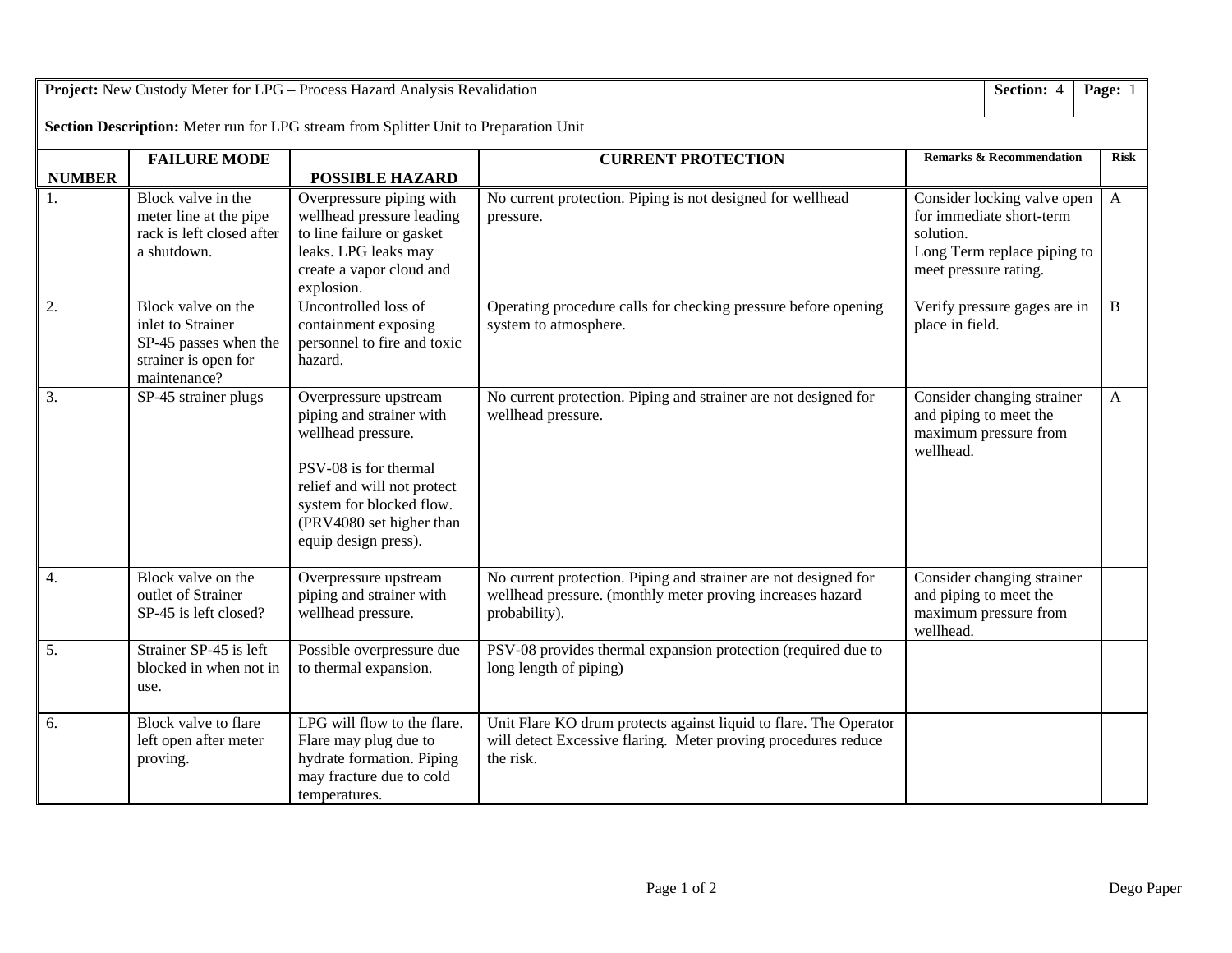| Project: New Custody Meter for LPG - Process Hazard Analysis Revalidation            |                                                                                       |                                                                                                                                                              |                                                                                                                                                    |                                                                                                                                                                                               | Section: 4                                                                                  | Page: 2      |  |
|--------------------------------------------------------------------------------------|---------------------------------------------------------------------------------------|--------------------------------------------------------------------------------------------------------------------------------------------------------------|----------------------------------------------------------------------------------------------------------------------------------------------------|-----------------------------------------------------------------------------------------------------------------------------------------------------------------------------------------------|---------------------------------------------------------------------------------------------|--------------|--|
| Section Description: Meter run for LPG stream from Splitter Unit to Preparation Unit |                                                                                       |                                                                                                                                                              |                                                                                                                                                    |                                                                                                                                                                                               |                                                                                             |              |  |
| <b>NUMBER</b>                                                                        | <b>FAILURE MODE</b>                                                                   | <b>POSSIBLE HAZARD</b>                                                                                                                                       | <b>CURRENT PROTECTION</b>                                                                                                                          | <b>Remarks &amp; Recommendation</b>                                                                                                                                                           | <b>Risk</b>                                                                                 |              |  |
| 7.                                                                                   | Meter Prover flex<br>hoses rupture or<br>coupling comes apart<br>while proving meter. | Uncontrolled loss of<br>containment exposing<br>personnel to fire and toxic<br>hazard. Escaping LPG may<br>create a vapor cloud and<br>explosion.            | Couplings are locked after connecting. System is pressure tested<br>with Nitrogen Hoses are inspected and tested annually.                         | Consider emergency<br>isolation valves on inlet and<br>outlet of meter run piping.                                                                                                            | A                                                                                           |              |  |
| 8.                                                                                   | Return line block<br>valve on meter prover<br>closed while<br>connected to process.   | Overpressure of piping,<br>hoses, meter equipment<br>and proving truck with<br>wellhead pressure.                                                            | No current protection. Piping and meter system are not designed<br>for wellhead pressure. (Monthly meter proving increases hazard<br>probability). | Check the meter prover<br>truck and hoses design<br>pressure for max pressure<br>from wellhead.<br>Consider changing strainer<br>and piping to meet the<br>maximum pressure from<br>wellhead. | A                                                                                           |              |  |
| 9.                                                                                   | Meter proving truck<br>moves while<br>connected to process.                           | Hose break uncontrolled<br>loss of containment<br>exposing personnel to fire<br>and toxic hazard. Escaping<br>LPG may create a vapor<br>cloud and explosion. | Operating procedure calls for chocking of truck wheels,<br>application of the emergency brake, engine shut-off and traffic<br>barricades.          | steps.<br>Consider emergency                                                                                                                                                                  | Review procedure for safety<br>isolation valves on inlet and<br>outlet of meter run piping. | $\mathbf{A}$ |  |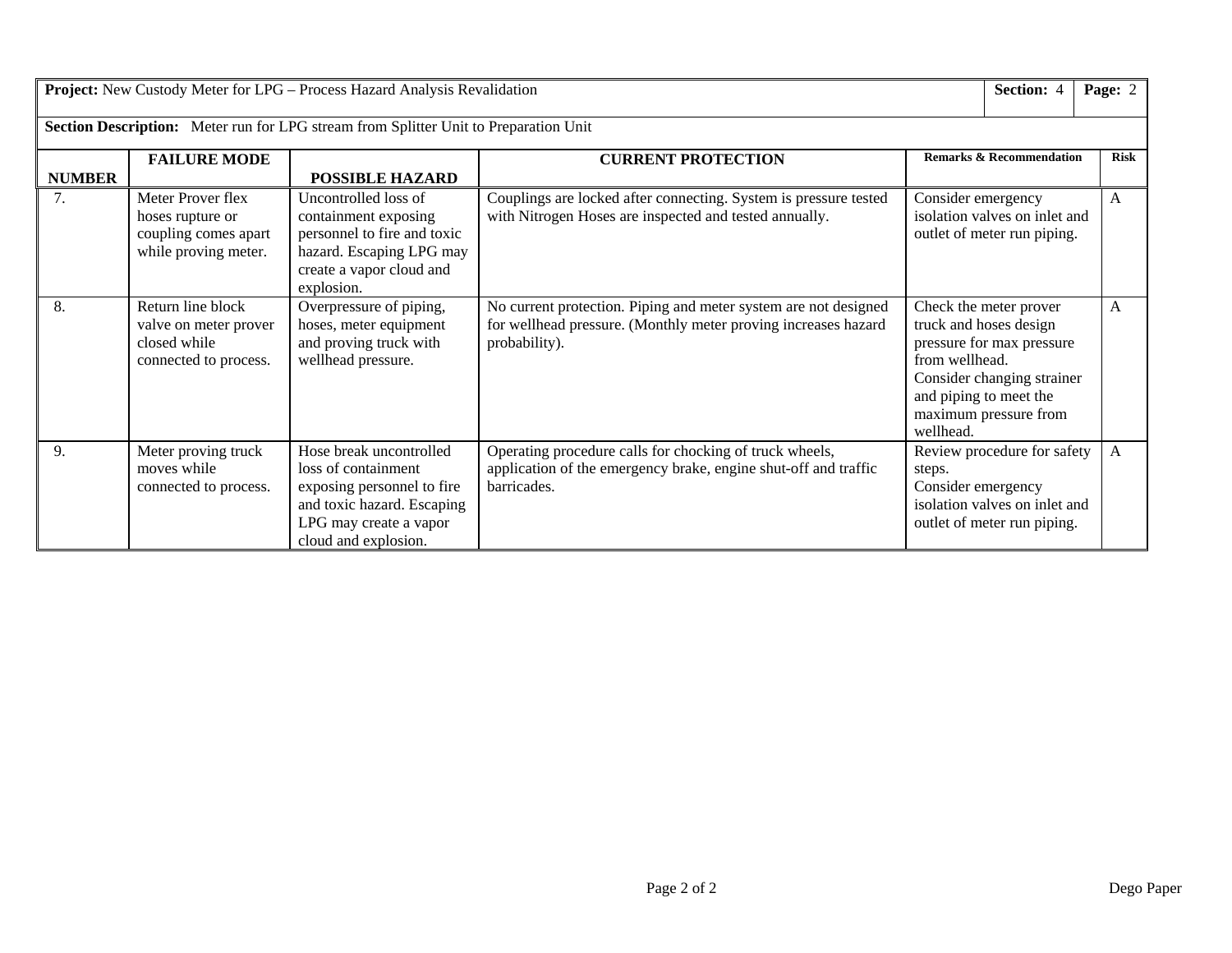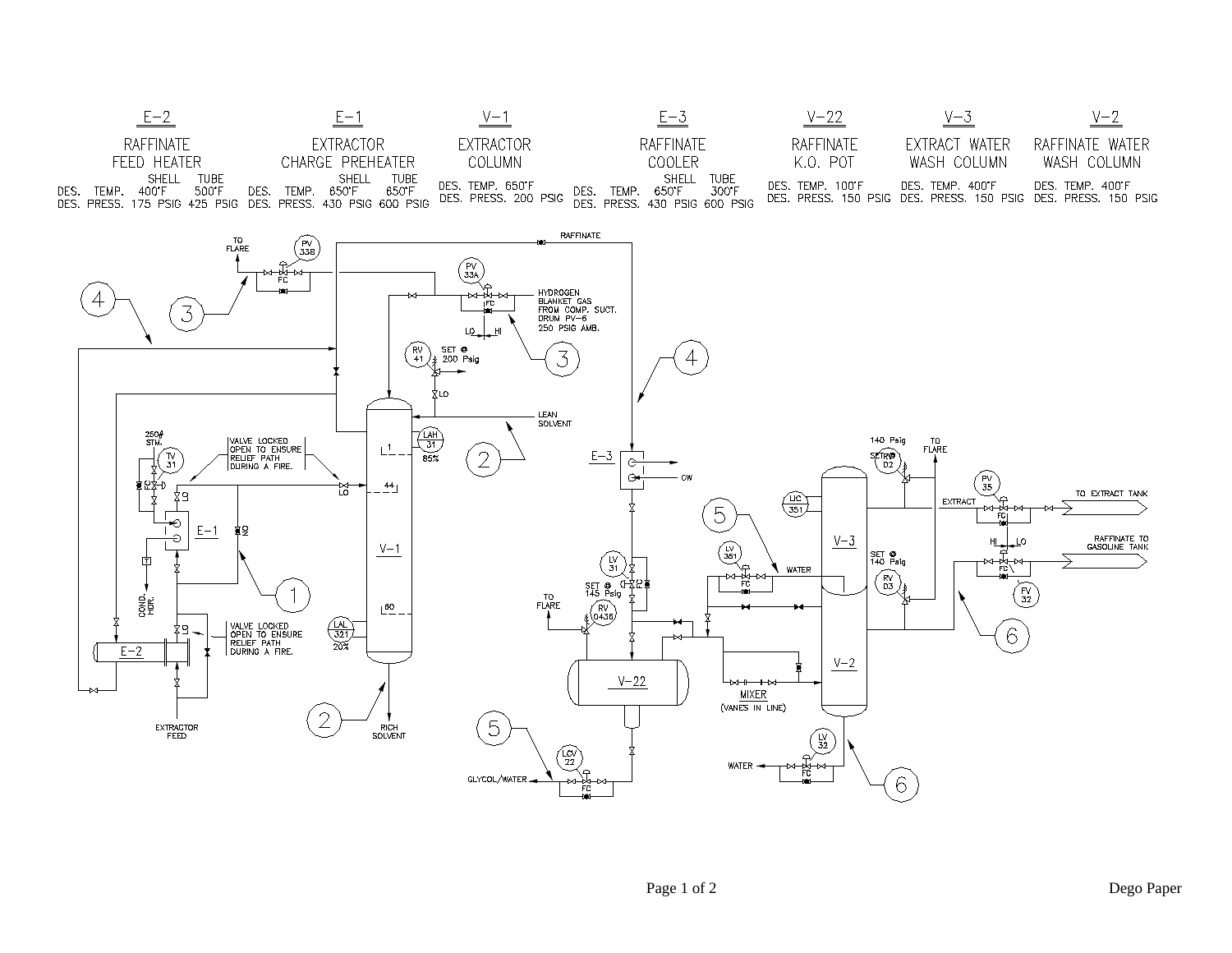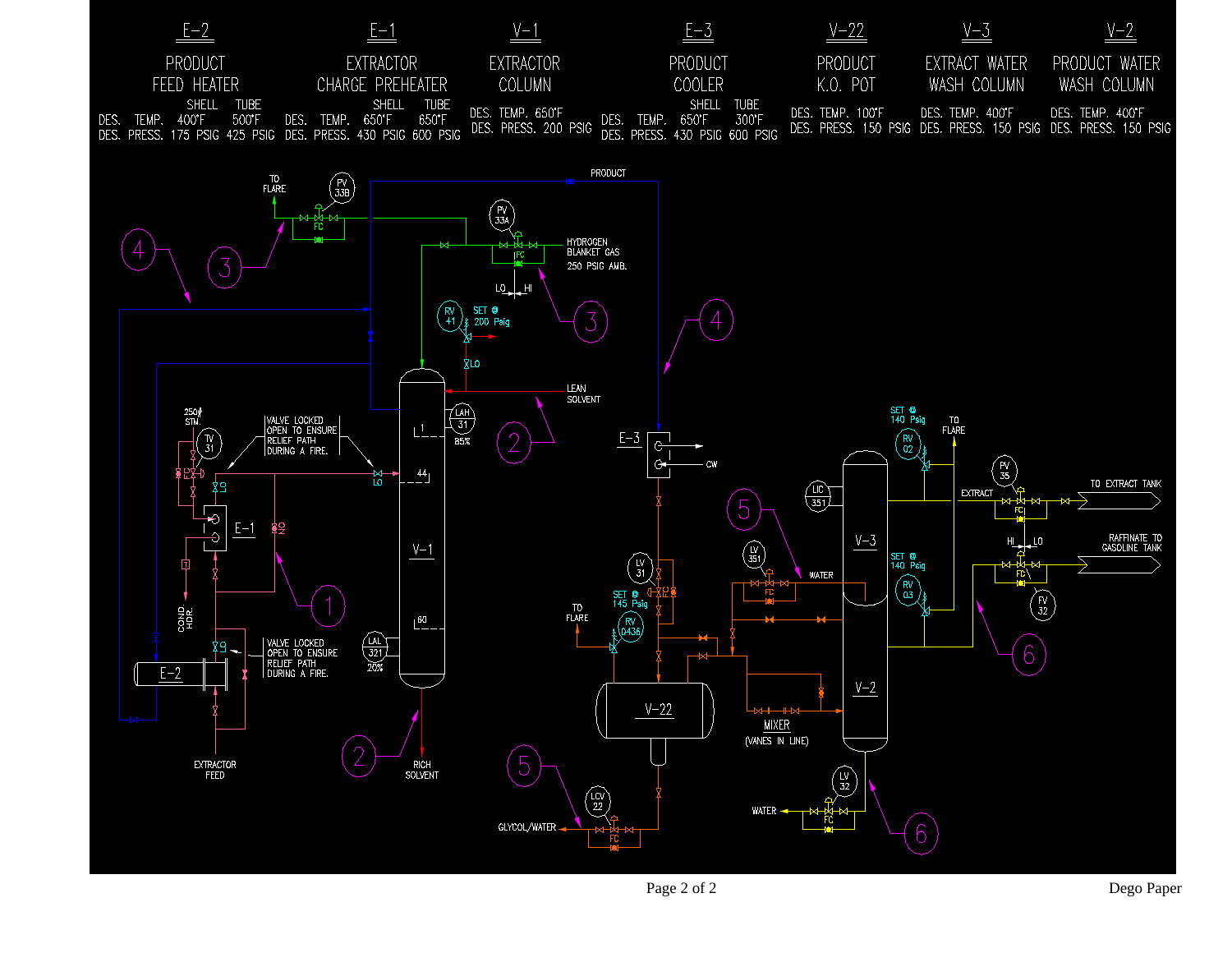| Project: Product Extract Unit Shutdown - Process Hazard Analysis Revalidation  |                                                                                                                                     |                                                                     |                                                                                                                                                                                                                                                                                                                    |                                     | Section: 3                    | Page: 1     |  |  |
|--------------------------------------------------------------------------------|-------------------------------------------------------------------------------------------------------------------------------------|---------------------------------------------------------------------|--------------------------------------------------------------------------------------------------------------------------------------------------------------------------------------------------------------------------------------------------------------------------------------------------------------------|-------------------------------------|-------------------------------|-------------|--|--|
| Section Description: Hydrogen Blanket and pressure control for Extractor Tower |                                                                                                                                     |                                                                     |                                                                                                                                                                                                                                                                                                                    |                                     |                               |             |  |  |
| <b>NUMBER</b>                                                                  | <b>FAILURE EVENT</b>                                                                                                                | <b>POSSIBLE HAZARD</b>                                              | <b>CURRENT PROTECTION</b>                                                                                                                                                                                                                                                                                          | <b>Remarks &amp; Recommendation</b> |                               | <b>Risk</b> |  |  |
| 1.                                                                             | Hydrogen pressure is<br>lost during unit<br>shutdown.                                                                               | <b>Back flow of Product</b><br>liquids into hydrogen<br>system.     | Procedures for shutting down the unit include isolating the<br>hydrogen pressure control from the Extractor Tower and stopping<br>the Product flow into the Tower. Level control continues to<br>maintain liquid level preventing liquid from rising to the<br>hydrogen inlet. Hydrogen system is highly reliable. |                                     |                               |             |  |  |
| 2.                                                                             | Hydrogen pressure<br>increases during a unit<br>shutdown.                                                                           | Not a credible event.                                               |                                                                                                                                                                                                                                                                                                                    |                                     |                               |             |  |  |
| 3.                                                                             | Hydrogen temperature<br>increases during a unit<br>shutdown.                                                                        | No hazard. Temperature<br>changes limited to ambient<br>conditions. |                                                                                                                                                                                                                                                                                                                    |                                     |                               |             |  |  |
| 4.                                                                             | Hydrogen temperature<br>decreases during a unit<br>shutdown.                                                                        | No hazard. Temperature<br>changes limited to ambient<br>conditions. |                                                                                                                                                                                                                                                                                                                    |                                     |                               |             |  |  |
| 5.                                                                             | Hydrogen gas is<br>contaminated during a<br>unit shutdown. (i.e.<br>water, hydrocarbon,<br>$etc.$ )                                 | No hazard is created for<br>Product Extractor.                      |                                                                                                                                                                                                                                                                                                                    |                                     |                               |             |  |  |
| 6.                                                                             | Control valve PV-33A<br>in the hydrogen<br>blanket gas to the<br><b>Extractor Column fails</b><br>closed during a unit<br>shutdown. | No hazard.                                                          |                                                                                                                                                                                                                                                                                                                    |                                     |                               |             |  |  |
| 7 <sub>1</sub>                                                                 | Control valve PV-33A<br>in the hydrogen<br>blanket gas to the<br>Extractor Column fails<br>open during a unit<br>shutdown.          | Overpressure Extractor<br>column.                                   | Protected by RV-41. No credit is taken for shutdown procedures<br>that include isolation the hydrogen system during the shutdown.                                                                                                                                                                                  | PV-33A failing open.                | Verify relief load created by | $\bf{B}$    |  |  |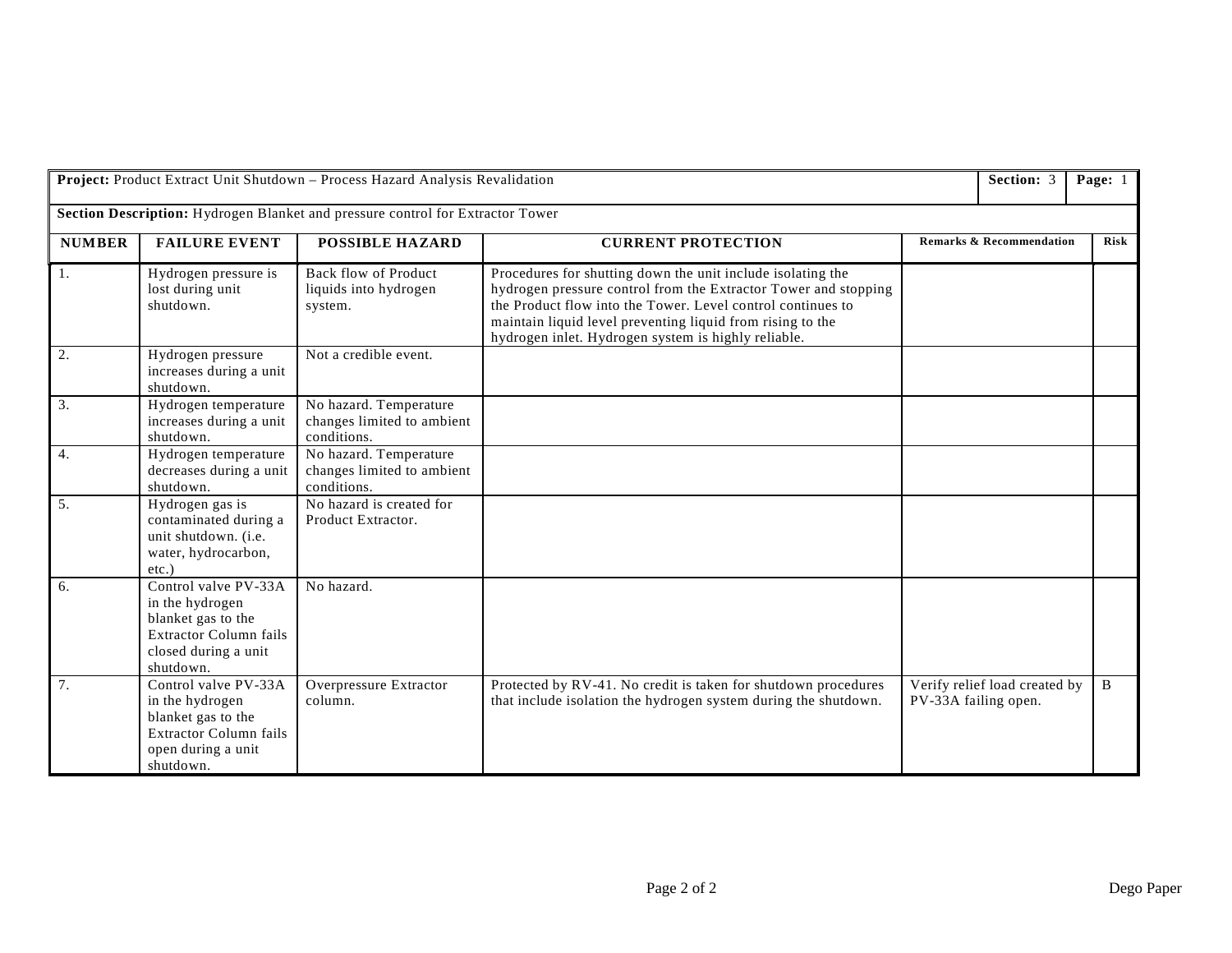| Project: Product Extract Unit Shutdown - Process Hazard Analysis Revalidation  |                                                                                                                                                |                                                                                                                                                                                                                                                                                              |                                                                                                                                                                                                                                                                                |                                                                           |  | Page: 2 |               |  |
|--------------------------------------------------------------------------------|------------------------------------------------------------------------------------------------------------------------------------------------|----------------------------------------------------------------------------------------------------------------------------------------------------------------------------------------------------------------------------------------------------------------------------------------------|--------------------------------------------------------------------------------------------------------------------------------------------------------------------------------------------------------------------------------------------------------------------------------|---------------------------------------------------------------------------|--|---------|---------------|--|
| Section Description: Hydrogen Blanket and pressure control for Extractor Tower |                                                                                                                                                |                                                                                                                                                                                                                                                                                              |                                                                                                                                                                                                                                                                                |                                                                           |  |         |               |  |
| <b>NUMBER</b>                                                                  | <b>FAILURE MODE</b>                                                                                                                            | <b>POSSIBLE HAZARD</b>                                                                                                                                                                                                                                                                       | <b>CURRENT PROTECTION</b>                                                                                                                                                                                                                                                      | <b>Remarks &amp; Recommendation</b>                                       |  |         | Risk          |  |
| 8.                                                                             | By pass around control<br>valve PV-33A in the<br>hydrogen blanket gas<br>to the Extractor<br>Column is left open<br>during a unit<br>shutdown. | Overpressure Extractor<br>column.                                                                                                                                                                                                                                                            | Protected by RV-41. No credit is taken for shutdown procedures<br>that include isolation the hydrogen system during the shutdown.                                                                                                                                              | Verify relief load created by<br>leaving bypass open around<br>$PV-33A$ . |  |         | B             |  |
| 9.                                                                             | Block valve in the line<br>to the top of the<br>Extractor Column V-1<br>is left open during a<br>shutdown.                                     | Hydrogen gas will flow<br>through the Product<br>Extractor system to the<br>storage tank leading to<br>tipping and sinking of the<br>external-floating roof. Loss<br>of floating roof will allow<br>volatile vapors to escape to<br>atmosphere creating a<br>vapor cloud and fire<br>hazard. | Shutdown procedures include isolating the unit at the battery<br>limit block valves and checking system pressure to ensure system<br>is depressured.                                                                                                                           | Consider vapor detection in<br>the rundown line to the<br>storage tank.   |  |         | $\mathcal{C}$ |  |
| 10.                                                                            | Control valve PV-33B<br>in the line to flare<br>from the Extractor<br>Column fails closed<br>during a unit<br>shutdown.                        | No hazard.                                                                                                                                                                                                                                                                                   |                                                                                                                                                                                                                                                                                |                                                                           |  |         |               |  |
| 11.                                                                            | Control valve PV-33B<br>in the line to flare<br>from the Extractor<br>Column fails open<br>during a unit<br>shutdown.                          | Liquid to the flare leading<br>to potential for liquid<br>hammer during a major<br>release, excessive flaring,<br>reduced relief capacity<br>during a major event.                                                                                                                           | Procedures for shutting down the unit include isolating the<br>hydrogen pressure control from the Extractor Tower and stopping<br>the Product flow into the Tower. Level control continues to<br>maintain liquid level preventing liquid from rising to the<br>hydrogen inlet. |                                                                           |  |         |               |  |
| 12.                                                                            | By pass around control<br>valve PV-33A in the<br>hydrogen blanket gas<br>to the Extractor<br>Column is left open<br>during a unit<br>shutdown. | Overpressure Extractor<br>column.                                                                                                                                                                                                                                                            | Protected by RV-41. No credit is taken for shutdown procedures<br>that include isolation the hydrogen system during the shutdown.                                                                                                                                              |                                                                           |  |         |               |  |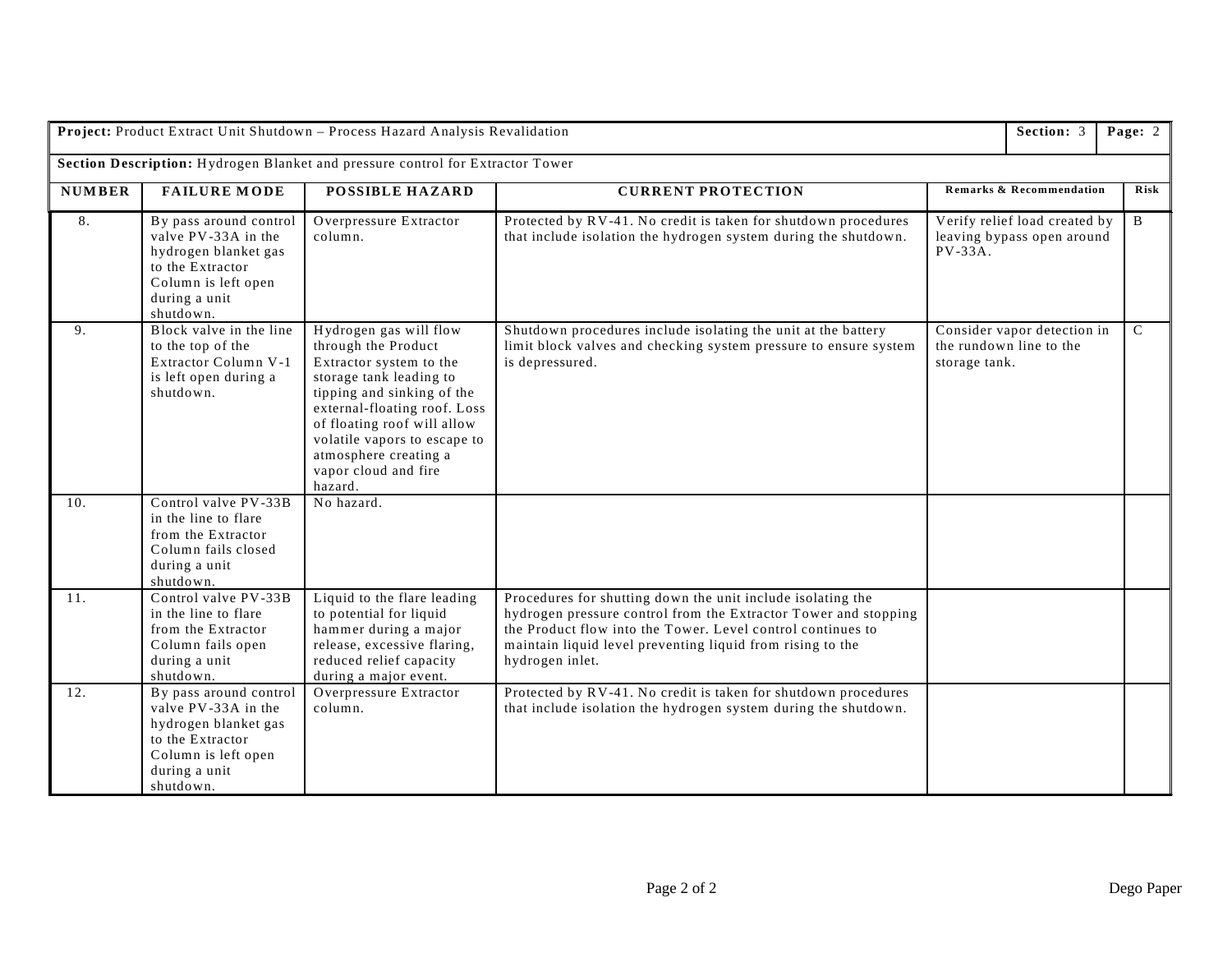# **List of Tables and Figures**

- Table 1: PSM Elements
- Table 2: Why Commonly-used Process Hazards Analysis Techniques Fail
- Table 3: LPG Facility Analysis Section 4
- Table 4: Refinery Shutdown Analysis Section 3 --missing from this rev.
- Figure 1: Excerpt from a LPG Facility PH Drawing –-missing from this rev.
- Figure 2: Excerpt from a Refinery PH Drawing --missing from this rev.